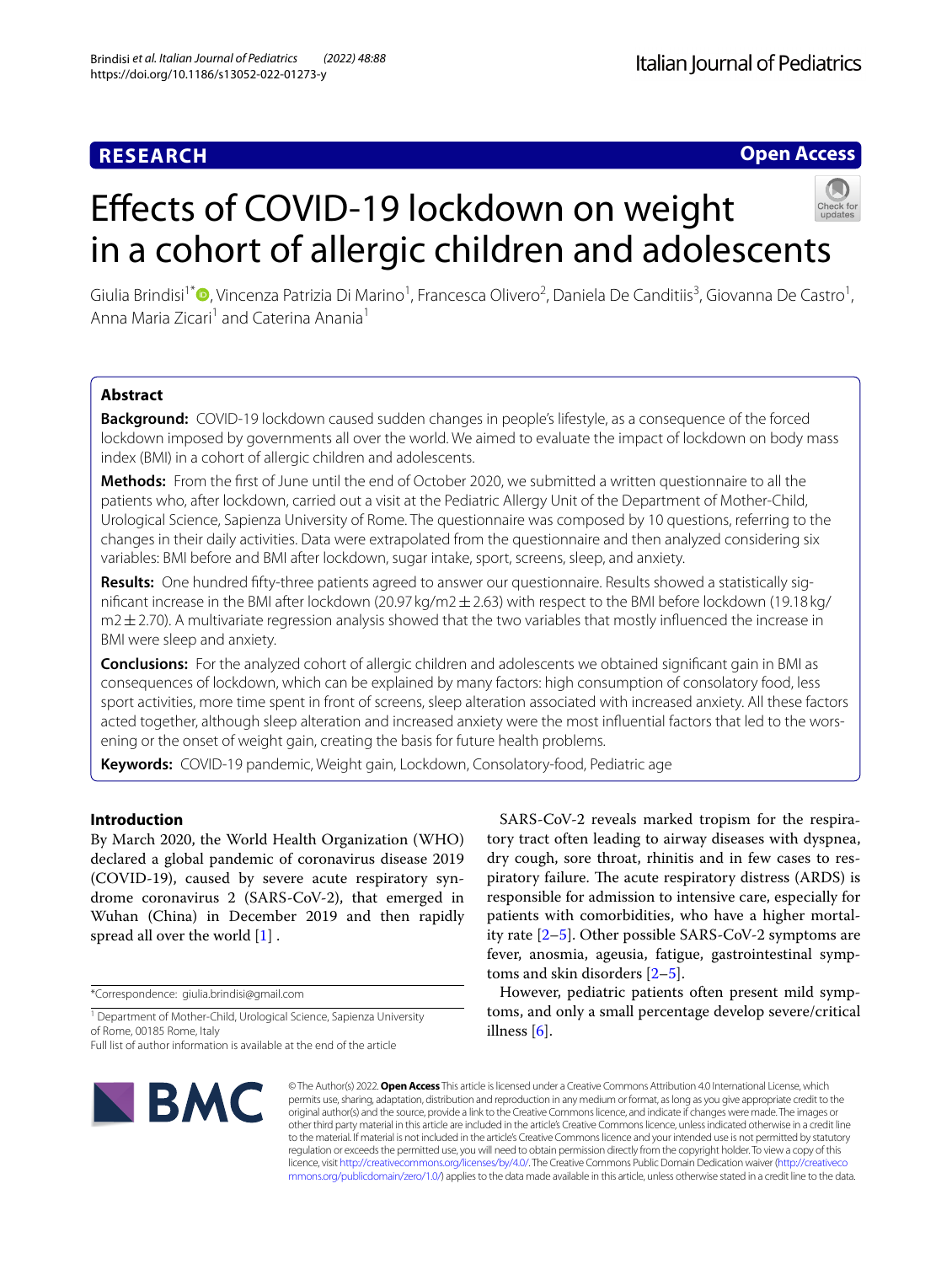Neverthless, the appearance of SARS-CoV-2 variants, that seem to afect children and adolescents most intensely, does not have to be overlooked [\[7](#page-5-4)]. Given the high rate of SARS-CoV-2 contagiousness, the worrying viral infectivity lead governments and health authorities in several countries to put in place restrictions to reduce viral spread, infuencing people's lifestyles for the frst time ever.

Italy was quarantined from the beginning of March until the end of May 2020, when a national lockdown was put in place to flatten the curve of contagions. This strict lockdown was associated with drastic changes in lifestyle habits for the entire population, with limitations of individual freedom and the onset of psychological issues [\[8](#page-5-5)], causing in addition to health and social discomfort, an economic crisis worldwide [\[9\]](#page-5-6).

Among the containment measures, commercial activities, restaurants and sports centers were closed, as well as schools, setting up distance learning for the frst time [[10\]](#page-5-7).

People were only allowed to go out for serious and urgent health reasons; thus, several patients afected by chronic disease, like allergies, were followed up by phone or emails.

Among chronic diseases, allergies are not to be considered as risk factors for developing SARS-CoV-2 infection as long as they are controlled; hence the need to continue standard treatment during the pandemic, according to the underlying allergic pathology  $[11-13]$  $[11-13]$  $[11-13]$ .

Nevertheless one of the most common consequences of this tight lockdown was weight gain and the possible worsening of a pre-existing obesity among children, adolescents and adults [\[14](#page-6-2), [15](#page-6-3)].

In the pediatric age, the evaluation of weight adequacy is carried out through the use of body mass index (BMI) centile curves; value higher than the 85th centile is an indication of overweight, value higher than the 97th centile it is an indication of obesity [[16](#page-6-4), [17](#page-6-5)]. In particular, the WHO growth reference curves defnes BMI-for-age Z-scores, defning overweight as > 1 but  $\leq$ 2 standard deviation (SD) of the WHO growth reference median, and obesity as > 2 SD of the WHO growth reference median [[18\]](#page-6-6).

To the best of our knowledge, no studies have reported data on weight gain in a cohort of allergic children and adolescents during COVID-19 lockdown until now, considering the changes in their lifestyle.

We aimed to evaluate the impact of SARS-CoV-2 home quarantine on BMI among our cohort of allergic patients followed at the Pediatric Allergy Unit of the Department of Mother-Child, Urological Science, Sapienza University of Rome, by submitting a written

questionnaire (lifestyle questionnaire) with a particular focus on changes in their habits during the lockdown.

#### **Methods**

From the frst of June until the end of October 2020, we proposed a written questionnaire to children and adolescents (aged between 6 and 16years) who, after SARS-COV-2 lockdown, carried out a follow-up visit at the Pediatric Allergy Unit of the Department of Mother-Child, Urological Science, Sapienza University of Rome .

After each visit made for a specifc allergic pathology (allergic rhinitis (AR), asthma, urticaria, anaphylaxis, dermatitis, conjunctivitis and/or food allergy) we gained parents' verbal consent for the submission of a "lifestyle questionnaire" to their children.

The questionnaire was made up of 10 questions, structured in different sections (see [supplementary material](#page-5-8)). The first part consisted of personal information (name/ surname, the allergic pathology for which they visited our clinic.

We used a mechanical weight assessment scale (SECA 700) equipped with an altimeter for the assessment of the height on the occasion of the two visits both before and after the lockdown. Only the month of the visit was recorded and not its exact date. Of the 153 patients, 62 made the visit in June (15days on average after the end of the lockdown), 32 in July, 14 in August, 36 in September and 9 in October, with this information we can calculate an average of about 55days after the end of the lockdown. The second part of the lifestyle questionnaire reported some questions with a positive or negative answer (yes or not) regarding: eating habits during lockdown, sports activities (made or not at home), daily time spent in front of screens (less or more than 8hours for each day), sleep behavior (less or more than 8hours per night), feelings of anxiety (present or not). The patient had to fill in the questionnaire with the aid of a parent. No fnancial incentive was ofered.

#### **Statistical analysis**

The collected data were extrapolated from the questionnaire and then analyzed using the software R, which is a free software environment for statistical computing, available at [https://www.r-project.org/.](https://www.r-project.org/) For each subject we have six measurements/variables: BMI before, BMI after, sugar intake, sport activity, use of screens, sleep, and anxiety. The first two being continuous variables, the last fve being Bernoulli variables. Firstly, we conducted a descriptive analysis of the last fve variables, reporting for each of them the number of children who answered yes and the number of children who answered no. Secondly, we applied the Shapiro-Wilk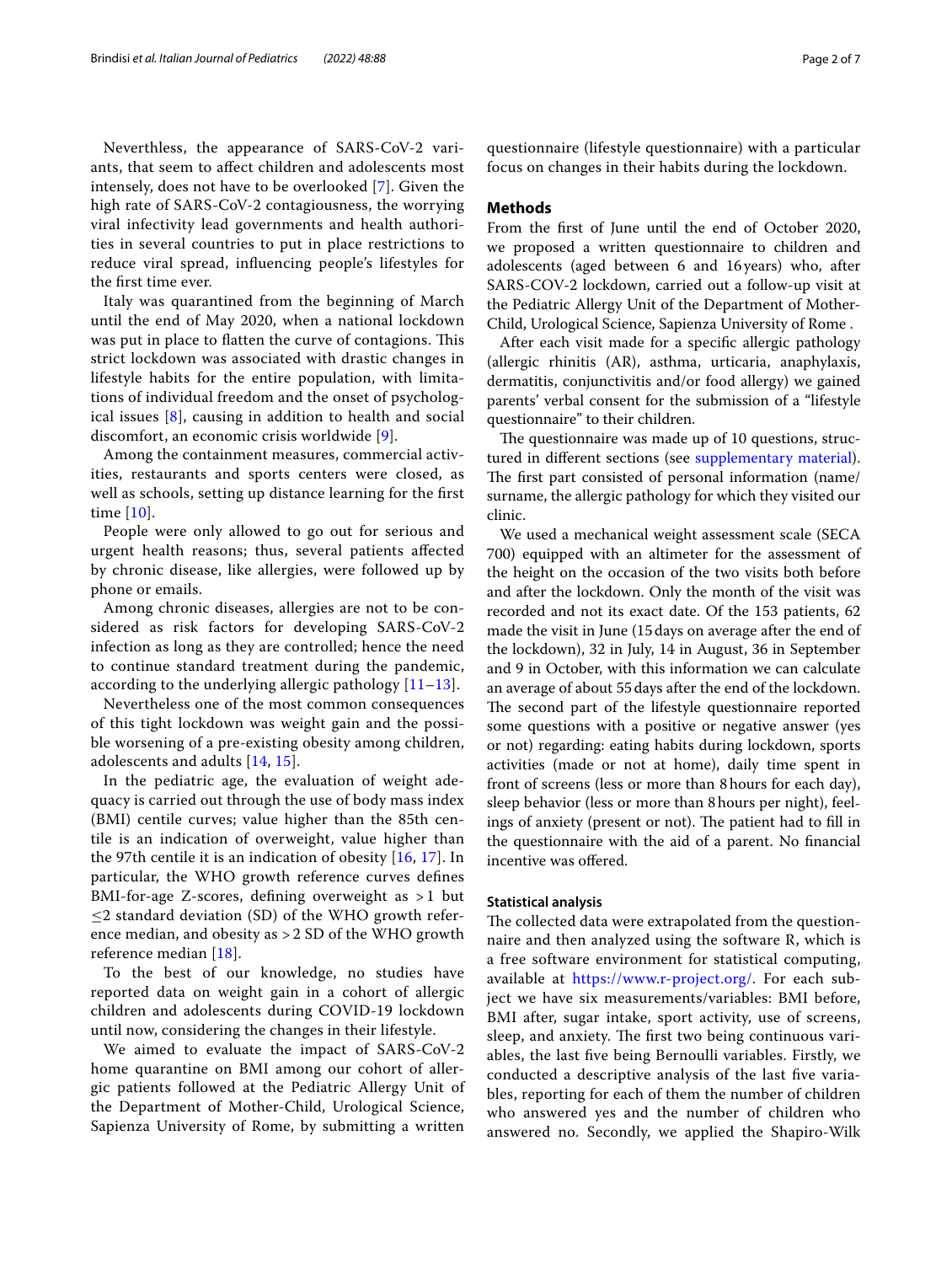test to the frst two variables to check for gaussianity, and hence we applied a paired t-test to the BMI before and after lockdown. Finally, we applied a multivariate linear regression model where the response Y is the diference in BMI before and after lockdown and the covariates are sugar intake, sports, screens, sleep, and anxiety.

<span id="page-2-0"></span>

|  |  |  | Table 1 Description of the pathologies of the enrolled patients |  |  |
|--|--|--|-----------------------------------------------------------------|--|--|
|--|--|--|-----------------------------------------------------------------|--|--|

| Pathology                 | Number of<br>children | Percentage<br>of number of<br>children |  |
|---------------------------|-----------------------|----------------------------------------|--|
| Asthma                    | 17                    | 11.11%                                 |  |
| Rhinitis                  | 60                    | 39.22%                                 |  |
| Dermatitis                | 13                    | 8.5%                                   |  |
| Urticaria                 | 3                     | 1.96%                                  |  |
| Food allergy and rhinitis | 4                     | 2.61%                                  |  |
| Asthma and rhinitis       | 42                    | 27.45%                                 |  |
| Rhino-conjunctivitis      | 14                    | 9.15%                                  |  |

Description of the pathologies by which the enrolled patients are afected expressed in percentages

## **Results**

A total of 153 patients have agreed to answer our questionnaire; all subjects were aged between 6 and 16 with mean 9.6 and standard deviation 3.3. The population consisted of 74 female children (48%) and 79 male children (52%). None of the enrolled patients had COVID-19 during lockdown.

The pathologies affecting the children involved are reported in Table [1](#page-2-0) below, represented in percentages.

As a frst step, we conducted a descriptive analysis of fve variables considered in the lifestyle questionnaire. We summarized results in Fig. [1](#page-2-1), where we reported the number of children in the y-axis and for each variable, two columns.

The red columns represent the number of children that did not change the amount of sugar consumption, the hours of sleep, the hours spent practicing sports, the hours spent looking at screens and those who did not experience anxiety or fear, while the blu columns represent those who changed these habits and who experienced anxiety and fear. In particular, among our population, we observed an increase in the consumption



<span id="page-2-1"></span>-Number of subjects who did not increase the amount of sugar intake (red=0), number of subjects who increased the amount of sugar intake (blu=1); − of subjects who did not present feeling of anxiety (red=0), number of subjects who presented feeling of anxiety (blu=1); −Number of subjects who slept less than 8hours per night (red=0), number of subjects who slept 8hours per night or more (blu=1); −Number of subjects who did not practice sport at home (red = 0), number of subjects who made sport at home (blu = 1); −Number of subjects who spent more than 8 hours per day in font of screens (red = 0), number of subjects who spent less than 8 hours per day in front of screens (blu = 1)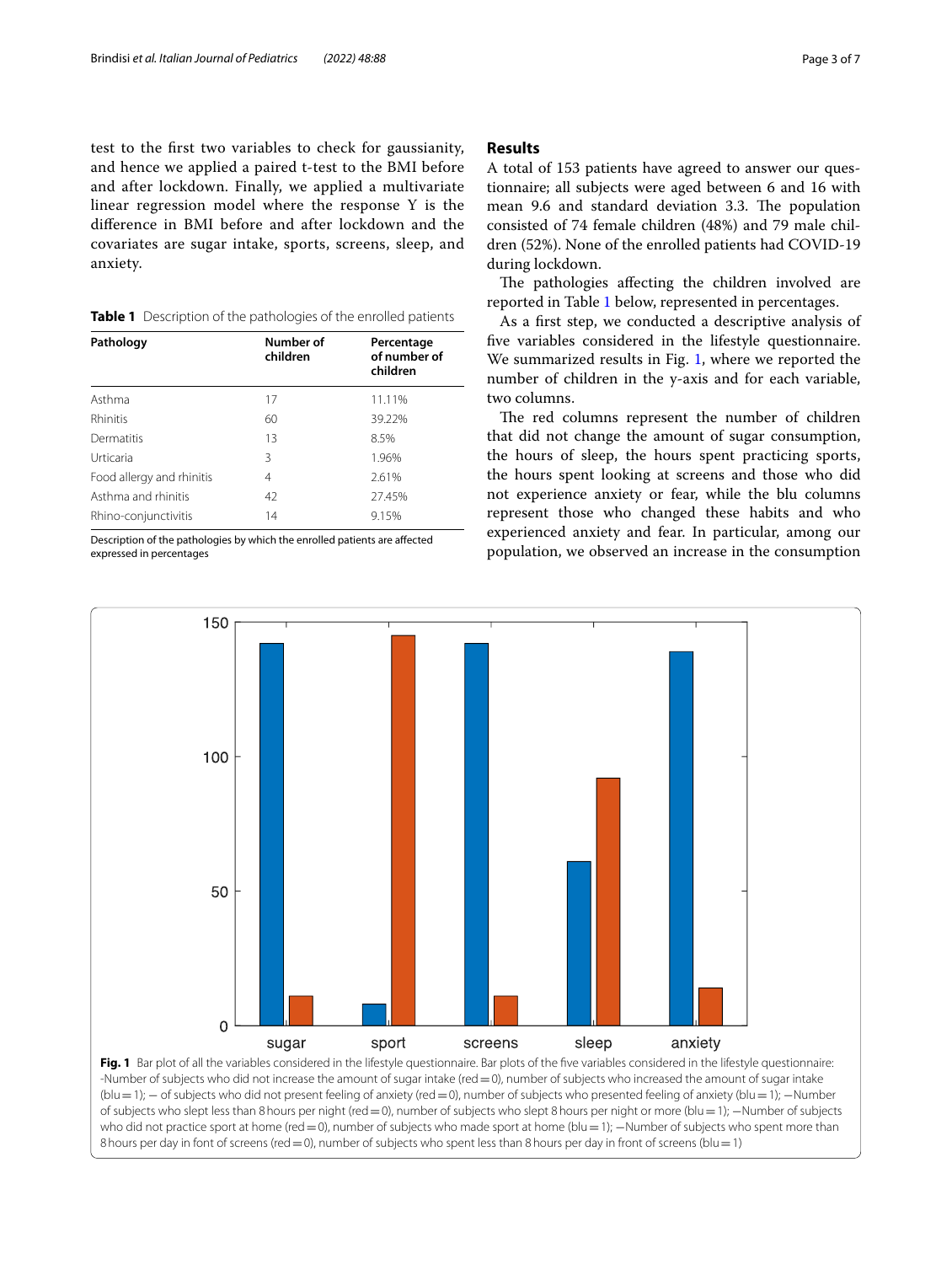of sweets equal to 92.81% (142 children); only 7.19% (11 children) did not change their dietary intake of sweets. Considering indoor activities, 94.77% (145 children) did not play any kind of sports, instead only 5.23% (8 children) practiced sports at their home. At the same time 92.81% (142 children) increased the time spent in front of screens (such as PCs, tablets or TV) more than 8hours per day and only 7.19% (11 children) did not change the amount of time per day spent in front of them. Moreover, considering an average of 8hours sleep per night a percentage equal to 60.13% (92 children) reduced the number of hours of sleep per night, while the 39.87% (61 children) slept the same number of hours during the lockdown period. The feeling of "fear or anxiety" affected 90.85% of the patients (139 children), while a percentage equal to 9.15% (14 children) did not report these feelings.

As a second step of our analysis, we applied the Shapiro-Wilk test to the first two variables, obtaining  $p = 0.18$ and  $p = 0.47$  respectively for the BMI before and BMI after, hence we accepted the null hypothesis of Gaussianity for both variables with any reasonable signifcant level. The mean of the BMI after lockdown was  $20.97 \text{ kg}$ /  $m2 \pm 2.63$ . The mean of the BMI before lockdown was  $19.18 \text{ kg/m}2 \pm 2.70$ . Since the two standard deviations are almost equals, we applied a two-tailed paired t-test obtaining a  $p$ -value  $<< 0.001$ .

With these values, the efect size of the paired t-test is 0.67, which with sample size 153 gives a power of almost 1.

We report the boxplot of the BMI after and before the lockdown in Fig. [2](#page-3-0), we can conclude that there was a statistical signifcant increment of the BMI during the lockdown period.

As a fnal step, we performed a multivariate linear regression analysis, to study the infuence of the fve lifestyle variables on the BMI's variation. In other words, we applied a multivariate linear regression model with response variable Y=BMI\_after-BMI\_ before, and covariates sugar, sports, screens, sleep, and anxiety. We report in Table [2](#page-3-1) the obtained estimated coefficients with their *p*-values, with an overall *p*-value of the F-statistic vs. constant model of 0.12.

Setting the signifcance level at 0.1, then we can conclude that not all lifestyle variables signifcantly infuence the increment of BMI when jointly considered, and only the last two variables (sleep and anxiety)

<span id="page-3-1"></span>**Table 2** Estimated regression coefficients with *p*-values

|           | p-value         |  |
|-----------|-----------------|--|
| 1.2532    | 4.6486e-05      |  |
| 0.19777   | 0.30993         |  |
| 0.05785   | 0.80579         |  |
| 0.14221   | 0.49367         |  |
| $-0.2318$ | 0.033678        |  |
| 0.33895   | 0.058189        |  |
|           | <b>Estimate</b> |  |

Multivariate linear regression model with response variable Y=BMI\_after-BMI\_ before, and covariates sugar, sport, screens, sleep, and anxiety

<span id="page-3-0"></span>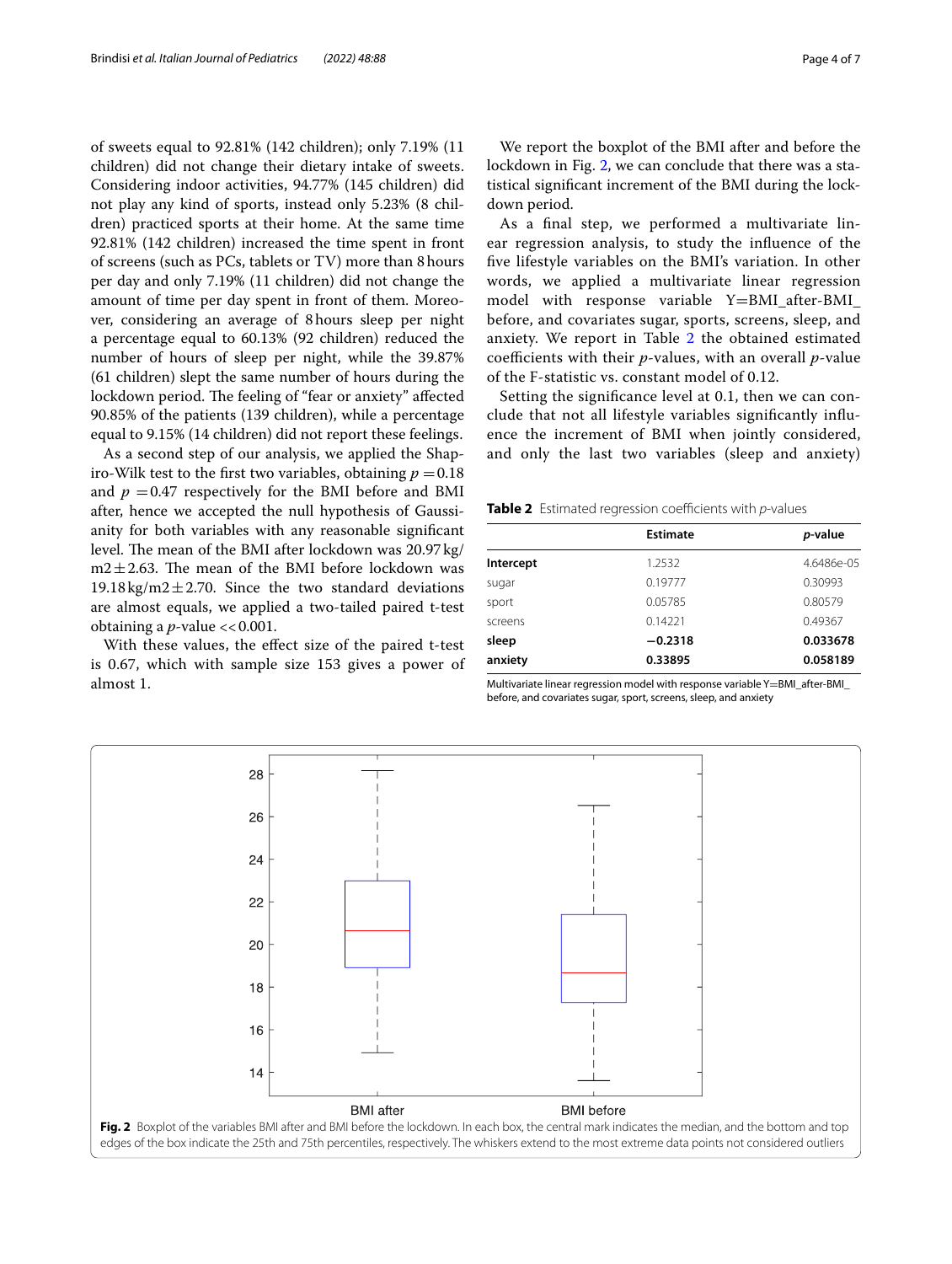have signifcant *p* values. To validate this observation, we performed a bivariate linear regression analysis, with covariates sleep and anxiety, obtaining for the sleep variable a regression coefficient equal to  $-0.206$ ( $p$ -value = 0.045), for the anxiety variable a coefficient equal to 0.361 ( $p$ -value = 0.038) and an overall  $p$ -value of the F-statistic vs. constant model of 0.025. Hence, we can conclude that, from a statistical point of view, the increase in hours of sleep negatively infuenced the increase of BMI, while the increased anxiety infuenced positively the increase of BMI.

## **Discussion**

COVID-19 outbreak has signifcantly altered the daily lifestyle and routine of children and adolescents, with critical implications for their quality of life with consequences for their physical and mental health [[19](#page-6-7)].

The recent systematic review and meta-analysis conducted by Tu-Hsuan Chang et al., after analyzing 12 studies, concluded about the signifcant increases in body weight and BMI among school-age children and adolescents during COVID-19 lockdown [\[15\]](#page-6-3) .

Overweight and obesity, common consequences of lockdown, have been considered as an independent risk factor for severe COVID-19; this has been related to endothelial dysfunction associated with metabolic syndrome, and the increased expression of angiotensin-converting enzyme 2 (ACE2) receptors, the entrance door for SARS-COV-2 into the cells [[20\]](#page-6-8).

Results from our COVID-19 lifestyle questionnaire have shown a statistically signifcant increase in the BMI after lockdown compared to the BMI before it due to the sudden changes in daily life habits with repercussions both on mental and physical state. Diferent cofactors may have contributed, acting together in diferent ways [[21,](#page-6-9) [22](#page-6-10)].

Home quarantine, among our patients, have led to an increased consumption of "consolatory food", a higher daily time spent in front of screens for both school and leisure activities and a reduction in the time spent doing sport activities at home. In addition, anxiety was the result of hearing bad news from the media, regarding the spread of the virus and the related deaths it has caused  $[21-23]$  $[21-23]$  $[21-23]$ .

Polly Wait et al., conducted an online survey among a cohort of school-aged children and adolescents of 4 and 16years of age, evaluating their mental health during UK lockdown(March and May 202). They concluded that the fndings were concerning in terms of impact on children and youth's mental health for whom it was therefore critical to provide efective support [[24](#page-6-12)].

Anxiety generated also an altered sleep quality which led to an increased perception of hunger resulting in more consumption of sweets and caloric food as "consolatory function" [[14,](#page-6-2) [21](#page-6-9), [22](#page-6-10)].

"Craving for food" is related to the satisfaction in carbohydrates consumption that releases serotonin with a positive efect on mood [\[14](#page-6-2)].

It is known that stress infuences mood and lifestyle, but also stimulates the sense of hunger especially for sweet foods. In fact, two behaviors have been described during stressful situations: increased food intake or food refusal [[25](#page-6-13)].

Thus, a vicious circle was triggered: the increase in feeling of anxiety had a negative efect on sleep with a consequent increase in the sensation of hunger; as well as the inability to engage in physical activity and more time spent in front of screens led to further stress and weight gain with possible consequences, such as cardiovascular and metabolic complications [[26,](#page-6-14) [27](#page-6-15)].

Thus the prolonged lockdown negatively impacted children's physical and mental health [\[28\]](#page-6-16); in fact, it is enough to consider, among all the cited factors above, the impossibility to practice physical exercise, which has evident benefcial efects on body weight and mental health [[29\]](#page-6-17).

In addition, as reported by Pappa et al. in their systematic review, a high percentage of behavioral and sleep disturbances, as a consequence of sleep deprivation, increase cortisol levels leading to insulin resistance and an increase in visceral fat [[30](#page-6-18)].

Also Liu Y et al., in support of this fact, in their online survey during COVID-19 lockdown, reported that the interruption of daily activities, sports and socialization had a crucial role in generating anxiety and fear among children and adolescents, associated with the news about contagions and deaths given by mass media [[31](#page-6-19)].

The systematic review conducted by Jones EAK et al., reported instead the negative efect that the pandemic is having especially on adolescent mental health, emphasizing the need to therapies and resources capable of supporting adolescents for their physical and mental growth [[32\]](#page-6-20).

In addition, Oliver Ramos-Álvarez et al., have conducted a survey on a cohort of 50 Spanish children of 11/12 years of age, and they found a signifcant differences in the anthropometric parameters, the BMI and body fat percentage of pre- and post-lockdown  $(p < 0.05)$  [[33\]](#page-6-21).

According to the literature, the results of our study evaluated body weight and BMI before and after COVID-19 lockdown in a cohort of allergic patients, analyzing, through a lifestyle questionnaire, the changes in their daily activities.

We found a general trend of reduced physical activity, as well as increased time spent in front of screens, altered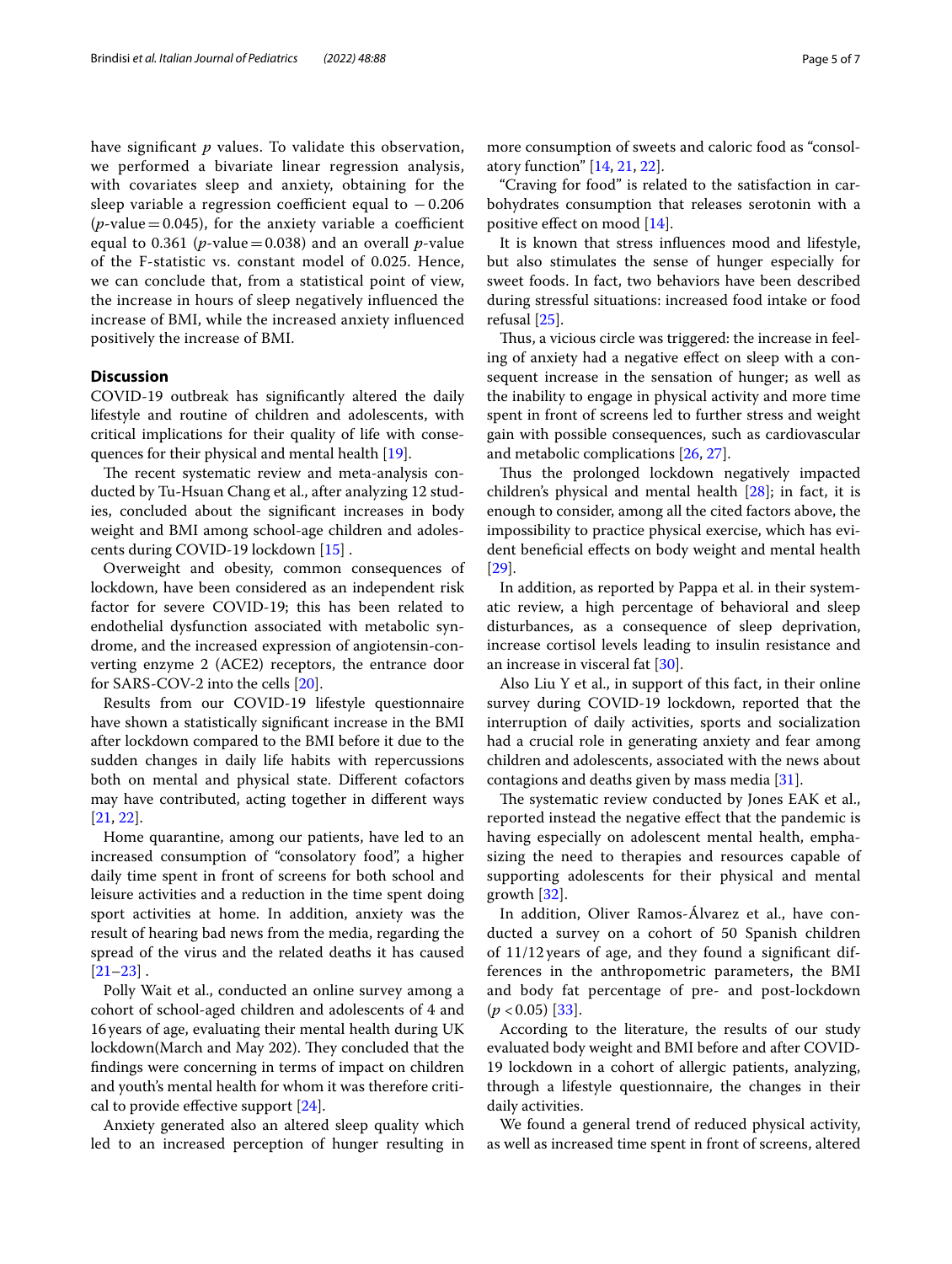sleep quality, higher consumption of consolatory food, and the onset of anxiety feelings. Multivariate analysis showed that not all these covariates considered were equally able to infuence BMI change; subsequent bivariate linear regression showed that sleep and anxiety were the two covariates responsible for statistically signifcant diferences, albeit with an inverse value of this relation. In detail, increased sleep time negatively infuenced the BMI increase, whereas increased anxiety positively infuenced this increase.

This study presents some limitations. In fact there are some recall bias (systematic errors) due to the fact that the answers to the questionnaires were given on the basis of memories and/or sensations experienced by the children months before. However, such recall bias were limited by the fact that the parent supervised the child's responses.

### **Conclusions**

Weight gain is one of the most common consequences of COVID-19 lockdown among children and adolescents, and this study confrm this tendency for our allergic patients. This seems to stem from many factors, which acted together, creating a vicious circle that led to the worsening or to the onset of weight gain with development of health problems that may continue into adulthood and are to be avoided in childhood.

#### **Abbreviations**

BMI: Body mass index; COVID-19: Coronavirus disease 2019; SARS-CoV-2: Severe acute respiratory syndrome coronavirus 2; ACE2: Angiotensin-converting enzyme 2.

## **Supplementary Information**

The online version contains supplementary material available at [https://doi.](https://doi.org/10.1186/s13052-022-01273-y) [org/10.1186/s13052-022-01273-y.](https://doi.org/10.1186/s13052-022-01273-y)

<span id="page-5-8"></span>**Additional fle 1.** COVID-19 lifestyle questionnaire.

#### **Acknowledgments**

We would like to thank all the patients who took part in this survey.

#### **Authors' contributions**

Conceptualization, G.B. and C.A; methodology, G.B. and C.A.; soft- ware D.D..; validation, A.M.Z., C.A., and G.D.C.; formal analysis, D.D..; investigation, V.P.D., F.O; data curation, C.A; writing—original draft preparation, G.B..; writing—review and editing, G.B., C.A.; supervision, A.M.Z., C.A., and G.D.C. All authors have read and agreed to the published version of the manuscript.

#### **Funding**

The authors did not receive any funding for the research.

#### **Availability of data and materials**

The datasets used and/or analyzed during the current study are available from the corresponding author on reasonable request.

#### **Declarations**

#### **Ethics approval and consent to participate**

This study received the approval of the Ethics Committee of Sapienza University of Rome, Rome Italy (number protocol 0399/2021). The consent to participate in the study was requested from parents and subsequently kept and made available for any needs. Furthermore all methods were carried out in accordance with the ethical standards as laid down in the 1964 Declaration of Helsinki and its later amendments or comparable ethical standards.

#### **Consent for publication**

The questionnaire that was used indicated that completion of the survey would represent the participants' consent for their replies to be used for publication of study results. No additional consent procedure was required.

#### **Competing interests**

The authors have no conficts of interest to disclose that could be perceived as prejudicing the impartiality of the research reported.

#### **Author details**

<sup>1</sup> Department of Mother-Child, Urological Science, Sapienza University of Rome, 00185 Rome, Italy. <sup>2</sup> Pediatric Clinic, Department of Pediatrics, Fondazione IRCSS Policlinico San Matteo, University of Pavia, 27100 Pavia, Italy. 3 <sup>3</sup> Institute of Applied Calculus-CNR Rome, 00185 Rome, Italy.

Received: 24 September 2021 Accepted: 4 May 2022 Published online: 10 June 2022

#### **References**

- <span id="page-5-0"></span>1. Diaferio L, Parisi GF, Brindisi G, et al. Cross-sectional survey on impact of paediatric COVID-19 among Italian paediatricians: report from the SIAIP rhino-sinusitis and conjunctivitis committee. Ital J Pediatr. 2020;46(1):146.
- <span id="page-5-1"></span>2. Brindisi G, Zicari AM, Parisi GF, Diaferio L, Indolf C, Marchese G, et al. Prevalence of COVID-19 in children afected by allergic rhinoconjunctivitis and asthma: results from the second "SIAIP rhinosinusitis and conjunctivitis committee" survey. Ital J Pediatr. 2022;48(1):1. [https://doi.](https://doi.org/10.1186/s13052-021-01198-y) [org/10.1186/s13052-021-01198-y](https://doi.org/10.1186/s13052-021-01198-y) PMID: 34991654; PMCID: PMC8733922.
- 3. Parisi GF, Brindisi G, Indolf C, et al. Upper airway involvement in pediatric COVID-19. Pediatr Allergy Immunol. 2020;31(Suppl 26):85–8.
- 4. Gori A, Leone F, Lofredo L, et al. COVID-19-related anosmia: the olfactory pathway hypothesis and early intervention. Front Neurol. 2020;11:956. <https://doi.org/10.3389/fneur.2020.00956>PMID: 33013637; PMCID: PMC7511833.
- <span id="page-5-2"></span>5. Parisi GF, Brindisi G, Indolf C, Diaferio L, Marchese G, Ghiglioni DG, et al. COVID-19, anosmia, and ageusia in atopic children. Pediatr Allergy Immunol. 2022;33(Suppl 27):99–101.<https://doi.org/10.1111/pai.13644>PMID: 35080301.
- <span id="page-5-3"></span>6. Dong Y, Mo XI, Hu Y, et al. Epidemiological characteristics of 2143 pediatric patients with 2019 coronavirus disease in China. Pediatrics. 2020;16:16.
- <span id="page-5-4"></span>7. Brookman S, Cook J, Zucherman M, Broughton S, Harman K, Gupta A. Efect of the new SARS-CoV-2 variant B.1.1.7 on children and young people. Lancet Child Adolesc Health. 2021;5(4):e9–e10. [https://doi.org/10.](https://doi.org/10.1016/S2352-4642(21)00030-4) [1016/S2352-4642\(21\)00030-4](https://doi.org/10.1016/S2352-4642(21)00030-4) Epub 2021 Feb 10. PMID: 33581054; PMCID: PMC7906637.
- <span id="page-5-5"></span>8. Tedeschi S, Badia L, Berveglieri F, et al. COVID-19 fghting team. Efective containment of a COVID-19 subregional outbreak in Italy through strict quarantine and rearrangement of local health care services. Open Forum Infect Dis. 2021;8(2):ofab024. [https://doi.org/10.1093/ofd/ofab024](https://doi.org/10.1093/ofid/ofab024) PMID: 33623806; PMCID: PMC7888567.
- <span id="page-5-6"></span>9. Henson S, Kambhampati U, Mogues T, et al. The development impacts of COVID-19 at home and abroad: politics and implications of government action. Eur J Dev Res. 2020:1–14. [https://doi.org/10.1057/s41287-020-](https://doi.org/10.1057/s41287-020-00334-4) [00334-4](https://doi.org/10.1057/s41287-020-00334-4) Epub ahead of print. PMID: 33230373; PMCID: PMC7674844.
- <span id="page-5-7"></span>10. Supino M, d'Onofrio A, Luongo F, Occhipinti G, Dal Co A. The efects of containment measures in the Italian outbreak of COVID-19. BMC Public Health. 2020;20(1):1806.